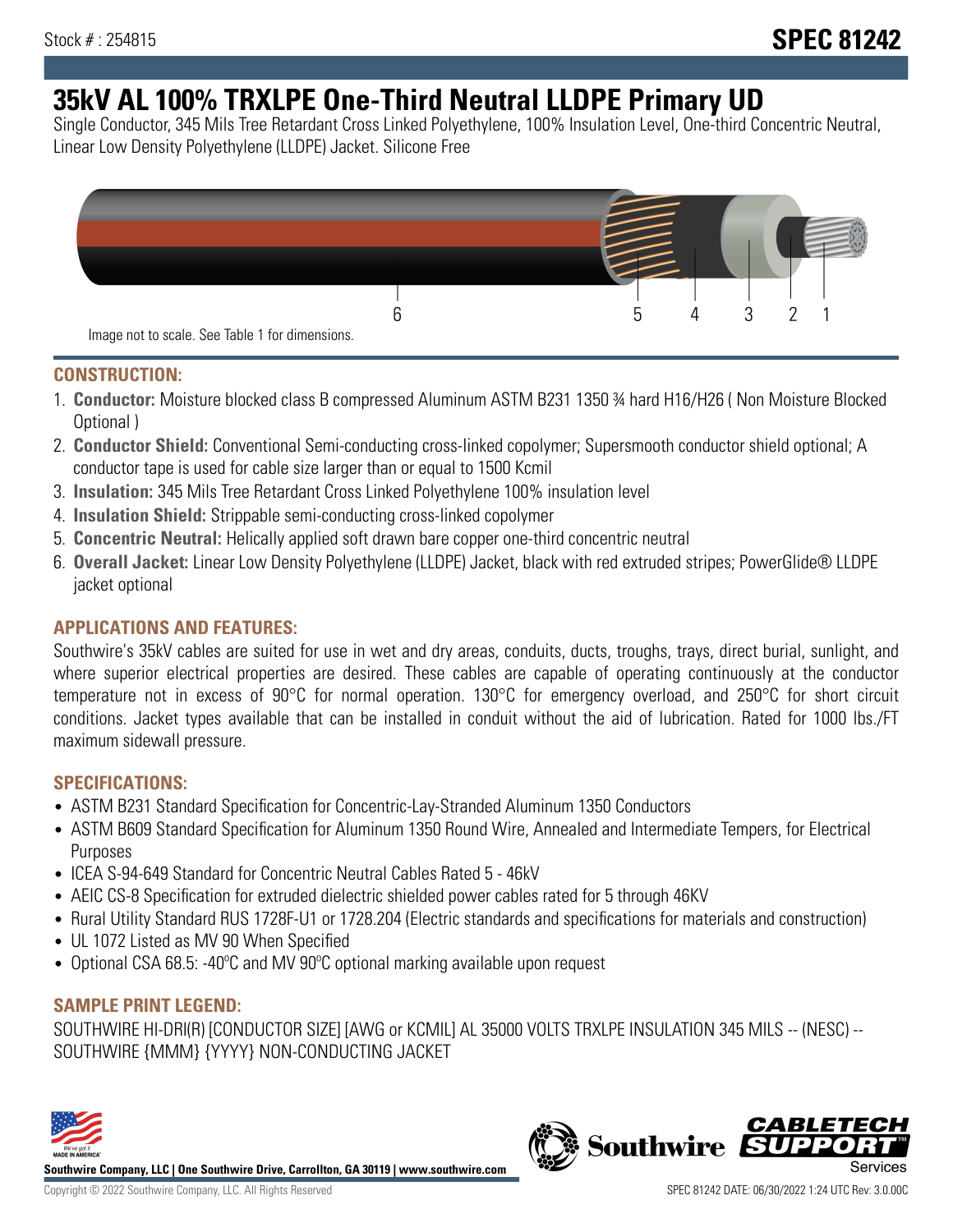## Stock # : 254815 **SPEC 81242**

#### **Table 1 – Weights and Measurements**

| Stock<br>Number | Cond<br>Size <sup>'</sup> | <b>Diameter</b><br><b>Over</b><br>Conductor | <b>Diameter</b><br>Over<br>Insulation | lnsul.<br><b>Thickness</b> | Diameter<br>Over<br>Insulation<br><b>Shield</b> | Concentric<br><b>Neutral</b> | Neutral DC<br>Resistance<br>$25^{\circ}$ C | Jacket<br><b>Thickness</b> | Approx.<br>OD | Approx.<br>Weight     | Min<br><b>Bending</b><br>Radius | Max Pull<br>Tension*' |
|-----------------|---------------------------|---------------------------------------------|---------------------------------------|----------------------------|-------------------------------------------------|------------------------------|--------------------------------------------|----------------------------|---------------|-----------------------|---------------------------------|-----------------------|
|                 | AWG/<br>Kcmil             | inch                                        | inch                                  | mil                        | inch                                            | No. x AWG                    | $\Omega$ /1000ft                           | mil                        | inch          | ID.<br><b>Y1000ft</b> | inch                            | I <sub>b</sub>        |
| 254815          | 4/0<br>(19)               | 0.498                                       | .225                                  | 345                        | .325                                            | 11x14                        | 0.239                                      | 50                         | .553          | 1042                  | 12.4                            | 1270                  |

All dimensions are nominal and subject to normal manufacturing tolerances

◊ Cable marked with this symbol is a standard stock item

\* Pulling tension based on pulling eye directly connected to conductor

! UL listed MV-90 Rated

^ HiDri Plus® - Water Blocking Powder

^^ HiDri Plus® - Water Blocking Powder. All Black Jacket

† 2/3 Concentric Neutral

§ HiDri Plus® - Water Blocking Powder. CSA Listed

#### **Table 2 – Electrical and Engineering Data**

| Cond.<br>Size         | 'DC.<br>Resistance<br>@25°C | АC<br>Resistance<br>$\varpi$ 90°C | Capacitive<br>Reactance @<br>60Hz | Inductive<br>Reactance<br>@ 60Hz | Charging<br>Current | Dielectric<br>Loss | Zero<br>Sequence<br>Impedance* | Positive<br>Sequence<br>Impedance <sup>+</sup> | Short<br>Circuit<br>Current <sup>@</sup><br>30 Cycle | Allowable<br>Ampacity in<br>Duct 90°C1 | Allowable<br>Ampacity<br>Directly<br>Buried 90°C‡ |
|-----------------------|-----------------------------|-----------------------------------|-----------------------------------|----------------------------------|---------------------|--------------------|--------------------------------|------------------------------------------------|------------------------------------------------------|----------------------------------------|---------------------------------------------------|
| AWG/<br>Kcmil         | $\Omega/1000$ ft            | $\Omega/1000$ ft                  | $M\Omega^*1000$ ft                | $\Omega/1000$ ft                 |                     | A/1000ft W/1000ft  | $\Omega/1000$ ft               | $\Omega$ /1000ft                               | Amp                                                  | Amp                                    | Amp                                               |
| $\frac{4}{0}$<br>(19) | 0.0836                      | 0.105                             | 0.056                             | 0.046                            | 0.358               | 2.173              |                                | $0.320 + 0.112$ 0.106+0.046                    | 4128.2                                               | 235                                    | 285                                               |

\* Calculations are based on three cables triplexed / concentric shield / Conductor temperature of 90°C / Shield temperature of 45°C / Earth resistivity of 100 ohmsmeter

† Ampacities are based on Figure 7 of ICEA P-117-734 (Single circuit trefoil, 100% load factor, 90°C conductor temperature, earth RHO 90, 36" burial depth)

‡ Ampacities are based on Figure 1 of ICEA P-117-734 (Single circuit trefoil, 100% load factor, 90°C conductor temperature, earth RHO 90, 36" burial depth)

#### **Table 3 – Weights and Measurements (Metric)**

| Stock<br>Number | Cond.<br>Size <sup>1</sup> | <b>Diameter</b><br><b>Over</b><br>Conductor | <b>Diameter</b><br><b>Over</b><br>Insulation | Insul.<br><b>Thickness</b> | <b>Diameter</b><br>Over<br>Insulation<br><b>Shield</b> | Concentric<br><b>Neutral</b> | Neutral DC<br>Resistance<br>$25^{\circ}$ C | Jacket<br><b>Thickness</b> | Approx.<br>OD | Approx.<br>Weight | Min<br>Bending<br>Radius | Max Pull<br>Tension* |
|-----------------|----------------------------|---------------------------------------------|----------------------------------------------|----------------------------|--------------------------------------------------------|------------------------------|--------------------------------------------|----------------------------|---------------|-------------------|--------------------------|----------------------|
|                 | AWG/<br>Kcmil              | mm                                          | mm                                           | mm                         | mm                                                     | No. x AWG                    | $\Omega$ /km                               | mm                         | mm            | ka/km             | mm                       | newton               |
| 254815          | 4/0<br>(19)                | 12.65                                       | 31.12                                        | 8.76                       | 33.65                                                  | 11x14                        | 0.78                                       | 1.27                       | 39.45         | 1551              | 314.96                   | 5652                 |

All dimensions are nominal and subject to normal manufacturing tolerances

◊ Cable marked with this symbol is a standard stock item

\* Pulling tension based on pulling eye directly connected to conductor

! UL listed MV-90 Rated

^ HiDri Plus® - Water Blocking Powder

^^ HiDri Plus® - Water Blocking Powder. All Black Jacket

† 2/3 Concentric Neutral

§ HiDri Plus® - Water Blocking Powder. CSA Listed

## **Table 4 – Electrical and Engineering Data (Metric)**

| 4/0<br>(19) | 0.2743 | 0.34 | 0.0171 | 0.1509 | .175 | 7.1293 | $ 0.320 + i0.112 0.106 + i0.046 $ | 4128.2 | 235 | 285 |
|-------------|--------|------|--------|--------|------|--------|-----------------------------------|--------|-----|-----|
|             |        |      |        |        |      |        |                                   |        |     |     |

\* Calculations are based on three cables triplexed / concentric shield / Conductor temperature of 90°C / Shield temperature of 45°C / Earth resistivity of 100 ohmsmeter



**Southwire Company, LLC | One Southwire Drive, Carrollton, GA 30119 | www.southwire.com**